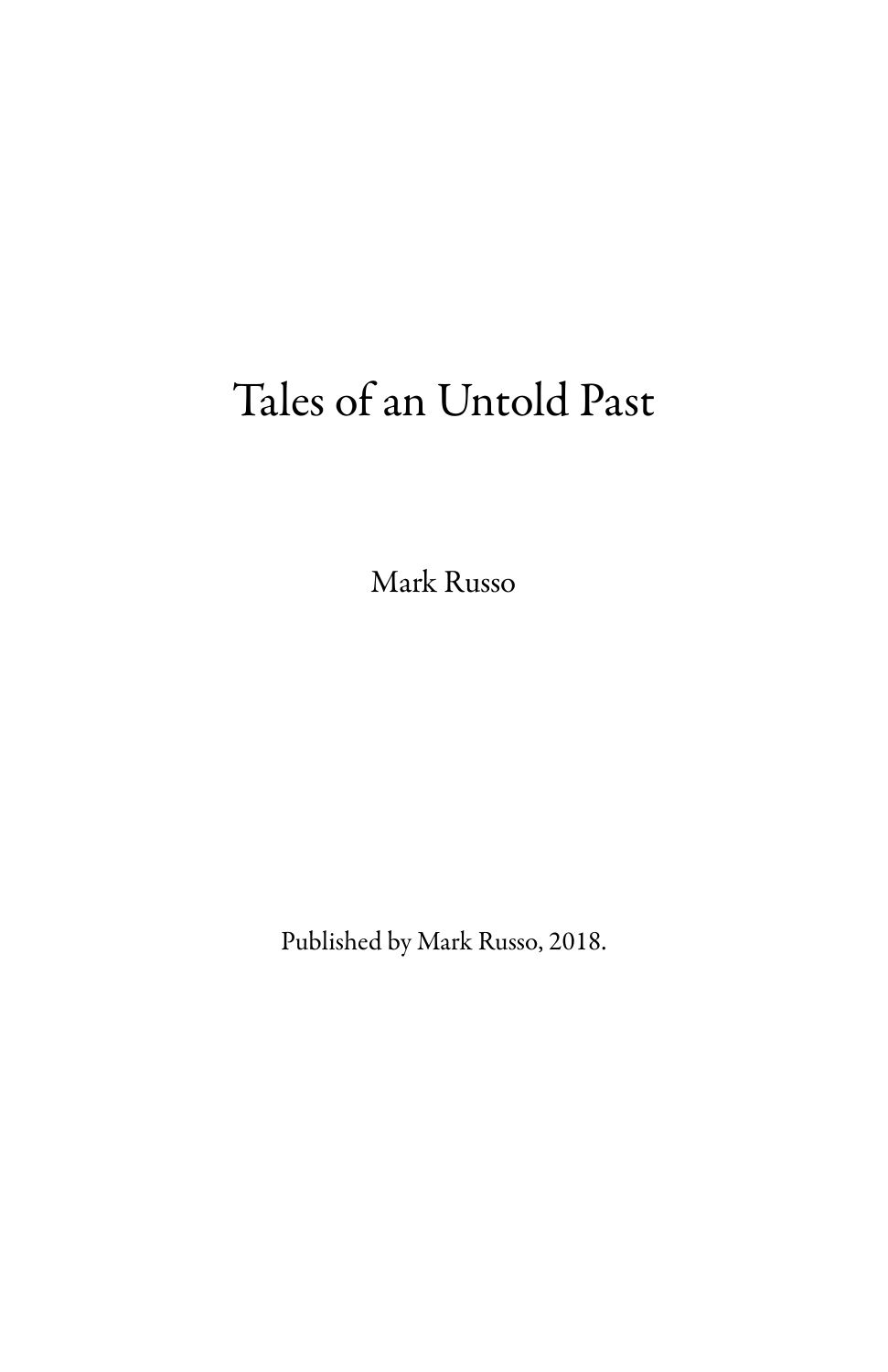This is a work of fiction. Similarities to real people, places, or events are entirely coincidental.

TALES OF AN UNTOLD PAST

### First edition. August 1, 2018.

Copyright © 2018 Mark Russo.

ISBN: 978-1386845843

Written by Mark Russo.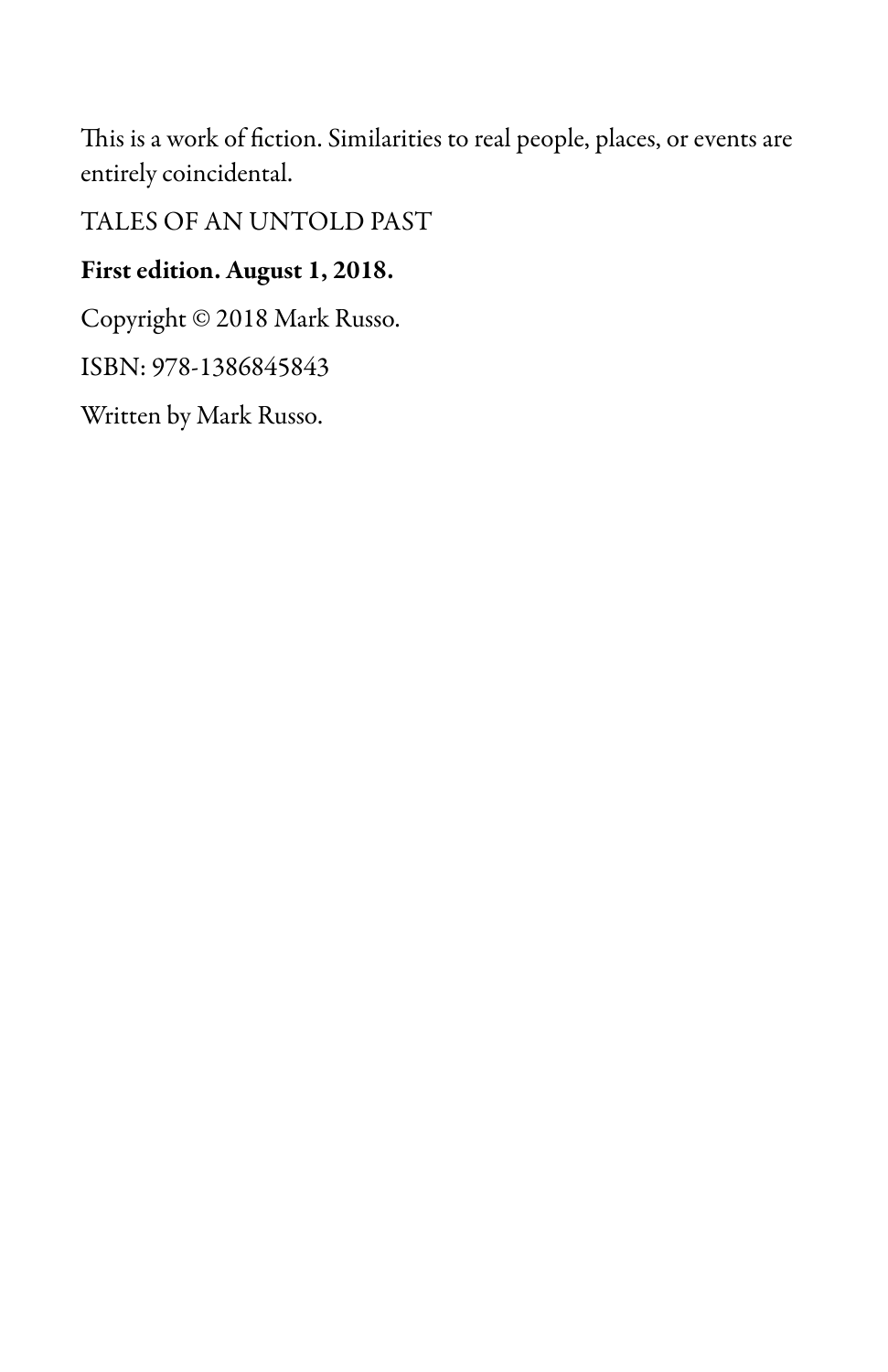I would like to thank everyone that supported, encouraged and gave me feedback while working on this.

In particular, Fabrizio, for all the digital support, and Stuart, for his editing.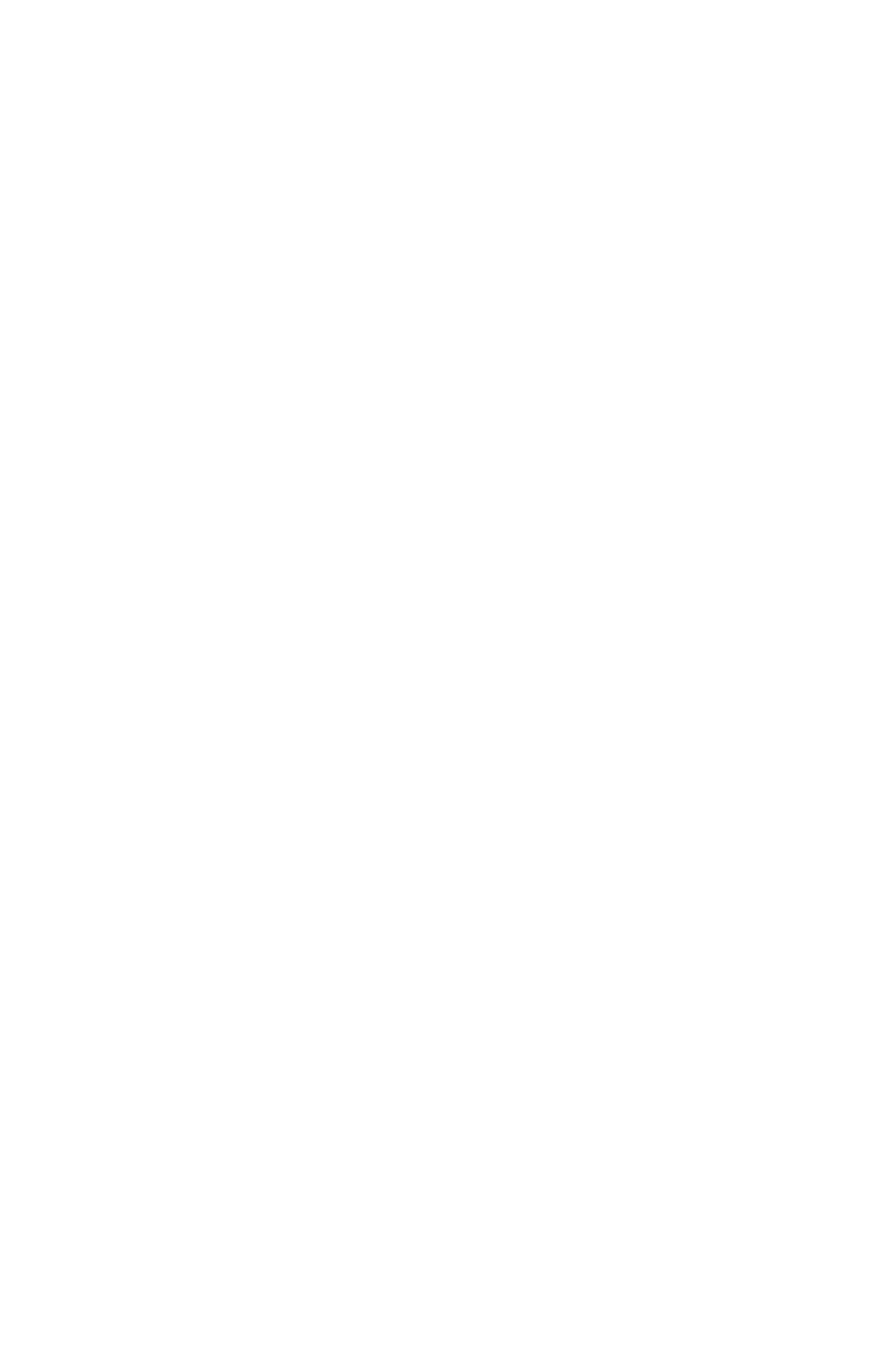### A Little Stroll Through the Woods

This is the moment I wake up. I open my eyes and the wood ceiling looms up there, as it did the day before. Then, I sit up on my small bed and get up. I am fully awake. I know what will happen next. I need to wash my face, so I approach the sink. I see my eyes in the small flat mirror; I would say I am a beautiful little girl. I smile at my reflection and wash my face once more. Wait. How old am I?

I go back to my room and put on a simple white cotton dress; it will not feel too warm on this bright summer day. I really would love to have a walk outside; the weather looks amazing. I open a window to let some fresh air in, but I cannot smell flowers or grass. Strange, I think to myself.

I'm just outside of my small house now and I take another look at the sky. It looks bluer than I remember, even more than it did yesterday or the day before. I walk a few steps next to the side of my house; I hear the grass crush under my feet and finally see those flowers. I would love to take them to my grandmother; it has been ages since we've met. That would be really kind of me and I love to be kind.

I pick those flowers effortlessly; they are silky smooth and very colorful, but no smell comes from them. These flowers must be damaged, I think; there is something wrong. I remember well their distinctive, sweet smell, and the lack of it makes me anxious. So, I approach my mother, hurrying.

"Mother, please help. I think something is wrong with these flowers!"

My mother looks at me, understanding my mood; something is just not right. She warmly gets close, kneels and whispers in my ear, in a velvet-like fashion.

"Put those flowers back in the ground. They might be damaged today." Then she moves her hand forward, indicating where they belong, where they would love to return. And so I do; I stick them back into the ground and they appear to become better right away. They look like they are thriving from contact with the soil.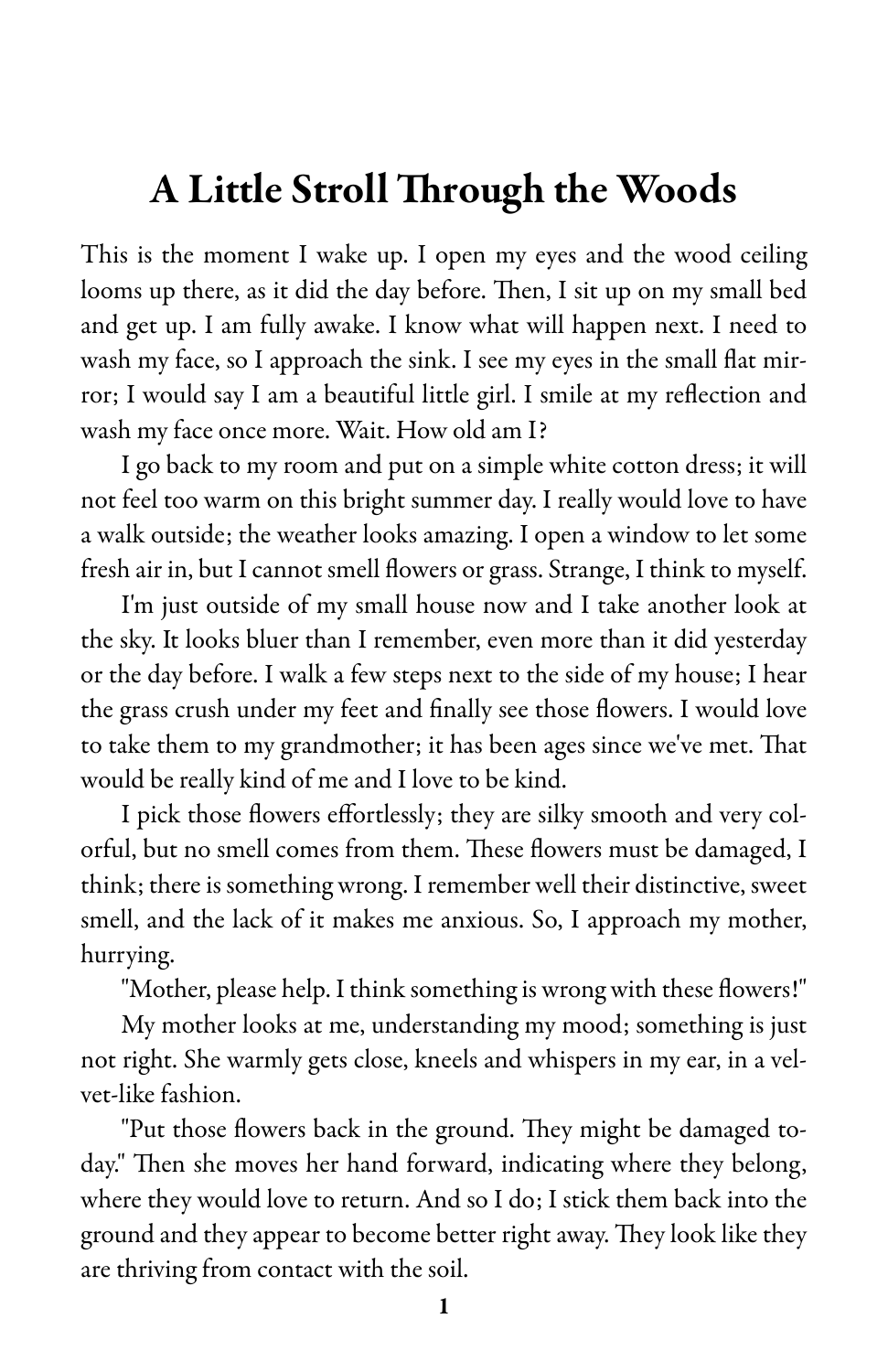When I go back in, my mother is still washing the same dish she was before. I ask her, "Mother, I would love to visit Granny. It would be very good to see her! Am I allowed to go?"

She does not reply straight away but walks towards the shelf, the big and white one I am not allowed to open. I do not know why she keeps that piece of furniture to herself but I mustadmit, Iam curious. I do like secrets; adults have lots. I assume so, at least. I do not know that many.

When she returns, she is holding another flower bouquet in her hands, in a much better condition than the one I had before. She smiles both with her eyes and mouth and puts that bouquet in my hands. She whispers as she gets closer "Now go, sweetheart. But mind the woods. They can be tricky. Go straight down the path you know and do not talk to anyone. Is that clear?"

I nod my head, smiling back at her. I really love her. How good is it to have her? She's the best mum on earth.

I take the road I've walked many times before, leaving my small house behind on this new, perfect day. I perceive a light pain in my right knee, but I do not want it to stop me. I take another look at my small house, and it looks even better with its red bricks than I remembered before. The sun is rising much faster than I expected.

I keep walking and enter the blooming woods. As I step further into the surrounding green, the light becomes dim and I feel a little cooler despite how warm I felt a few steps before. I decide I want to wear my hood and I quicken my pace since it's better not to linger too much. Woods are not meant for children like me.

I step on a path crowded with scattered stones; my leather shoes squeak as I keep moving. I still cannot smell any of the aromas I remember from these woods: plants, flowers and mosses are all odorless. My nose seeks for something familiar that cannot be found.

If aromas are too shy to show up today, the colors of the woods are definitely not. I'm increasingly attracted to all those different shades of green and brown. I approach a tree and follow the direction of the rings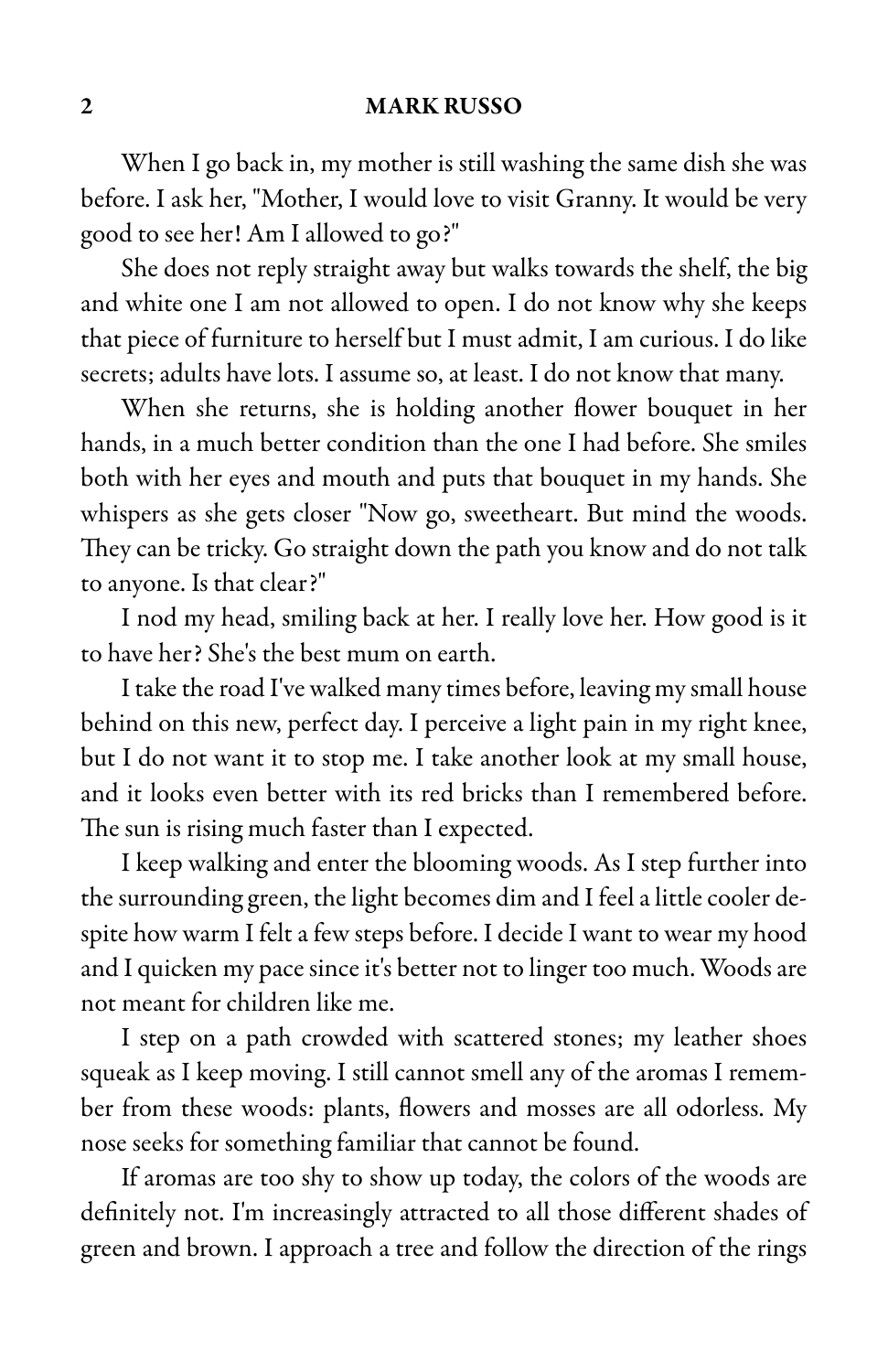on its bark. Then I turn and kneel at its side, where a group of red mushrooms is growing. They are poisonous, I know. I do not dare touch them.

I move further and the trees open just before the pond, that one where those noisy frogs always sing their repetitive song loudly. I hear the sound they spread all over, but cannot see them, not even one. So, I proceed further.

And then, a few steps before turning right where the stone well is, I hear someone talking to me from a distance behind. I do not know if I should turn around. I try to walk faster. I am not allowed to talk to anyone in the woods because it can be dangerous. I'm almost running. Something, suddenly, keeps me from doing it. It's just a feeling, but I think I know that voice. That familiar voice...

"You. Here. Again. And..."

"Who are you?" I ask, more curious than worried.

"You really have no clue?"

The animal gets closer, but I do not feel scared. I would say it is a wolf or a very large dog.

"Okay, let's start from the beginning" the animal sounds like he is patronizing me. "What is your name?"

"Oh, everybody calls me Little Red Riding Hood. My mother too."

"Okay; do you think that is actually a name?"

"A name? What do you mean?"

"You gave me a nickname; what people call you is not your real name."

"Oh, I do not remember if I have a name like the one you are asking for."

We walk a few steps further; the animal is thinking, then speaks again.

"What year is it?"

"Year? What is a year?" I find myself more and more confused. Why is this animal asking me all these strange questions?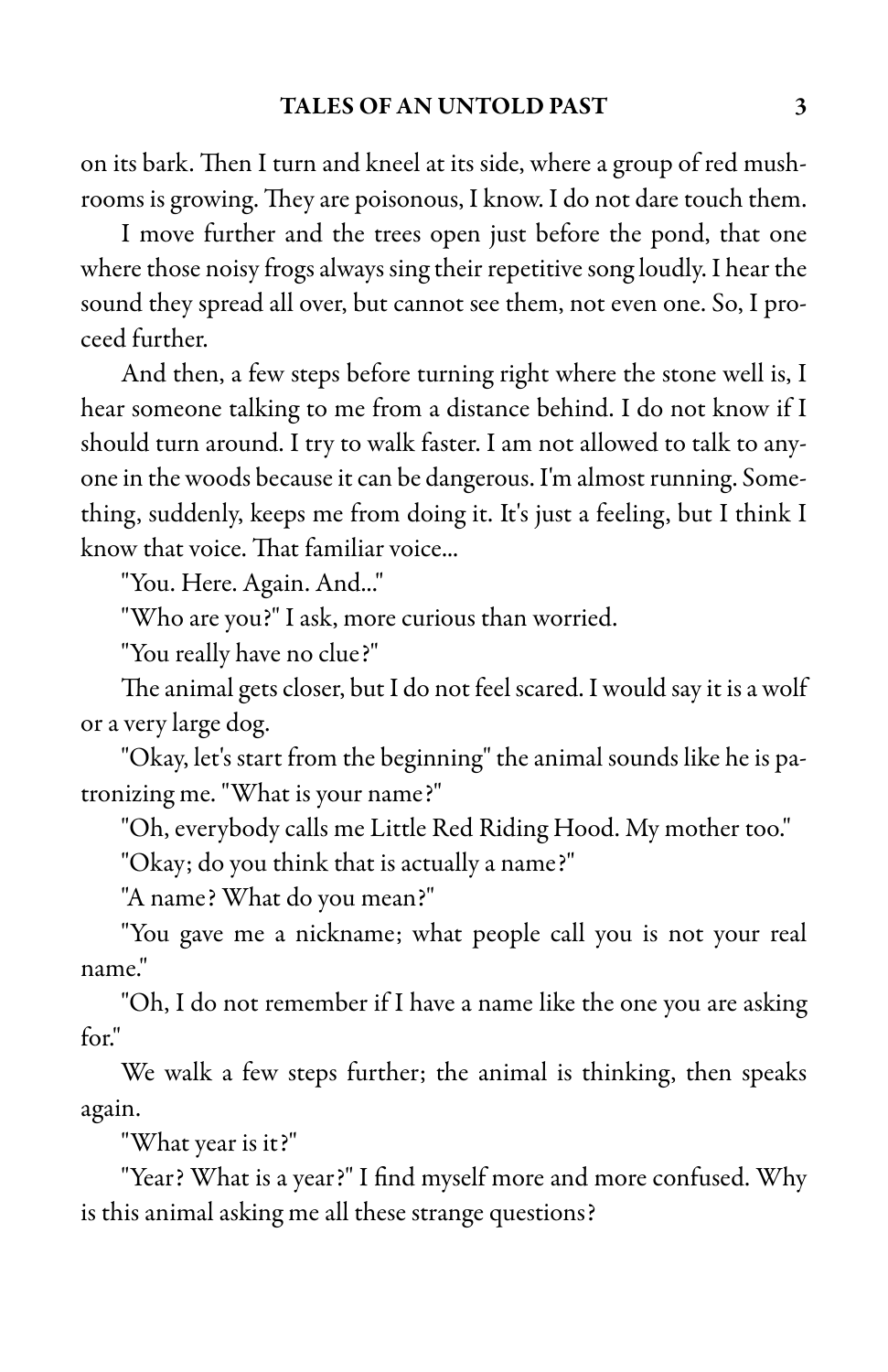"I know you are going to your grandmother's. And, as always, you forgot you should not talk to strangers. Especially animals. Wolves usually do not talk."

"You're a wolf! I knew you were!" I increasingly think I know this animal.

As we keep walking, a long black line appears in the sky above us. The blue sky tears and shreds before my eyes as I stop moving. I get behind the wolf, in search of protection. The sky turns completely black; I see nothing of what was there before. The wood looks like it is disappearing, swallowed by the spreading darkness.

In complete obscurity, both the wolf and I yearn for direction, until a voice comes to us, from nowhere and from all directions at the same time.

"You are really willing to ruin this game, Wolf."

The wolf replies and even if he is very close to me, I cannot see him. "This is no longer funny."

"You have not been asked to express your opinion here. You should not be allowed to have one actually."

"Mr. Hobbes. I do not want to play the wolf anymore. I'm getting really bored of this. Every day, it's the very same thing. I walk with this little girl, then I use that shortcut to arrive to her grandmothers' before she does and... we all know how this ends."

"This is my amusement park, Wolf. You are part of my only child's favorite living fairy tales. Why do you not simply do your job and help?"

"Oh, I am so bored of helping. Why does nobody else here remember?"

"I really do not know. I am planning to substitute you. I will get another robot wolf to replace you. One that talks a bit less."

The sun comes back but it's shining a little less brightly. I am completely lost. I look at the furry animal again.

"Ok, Little Red Riding Hood. Let's play our game."

"What do you mean?"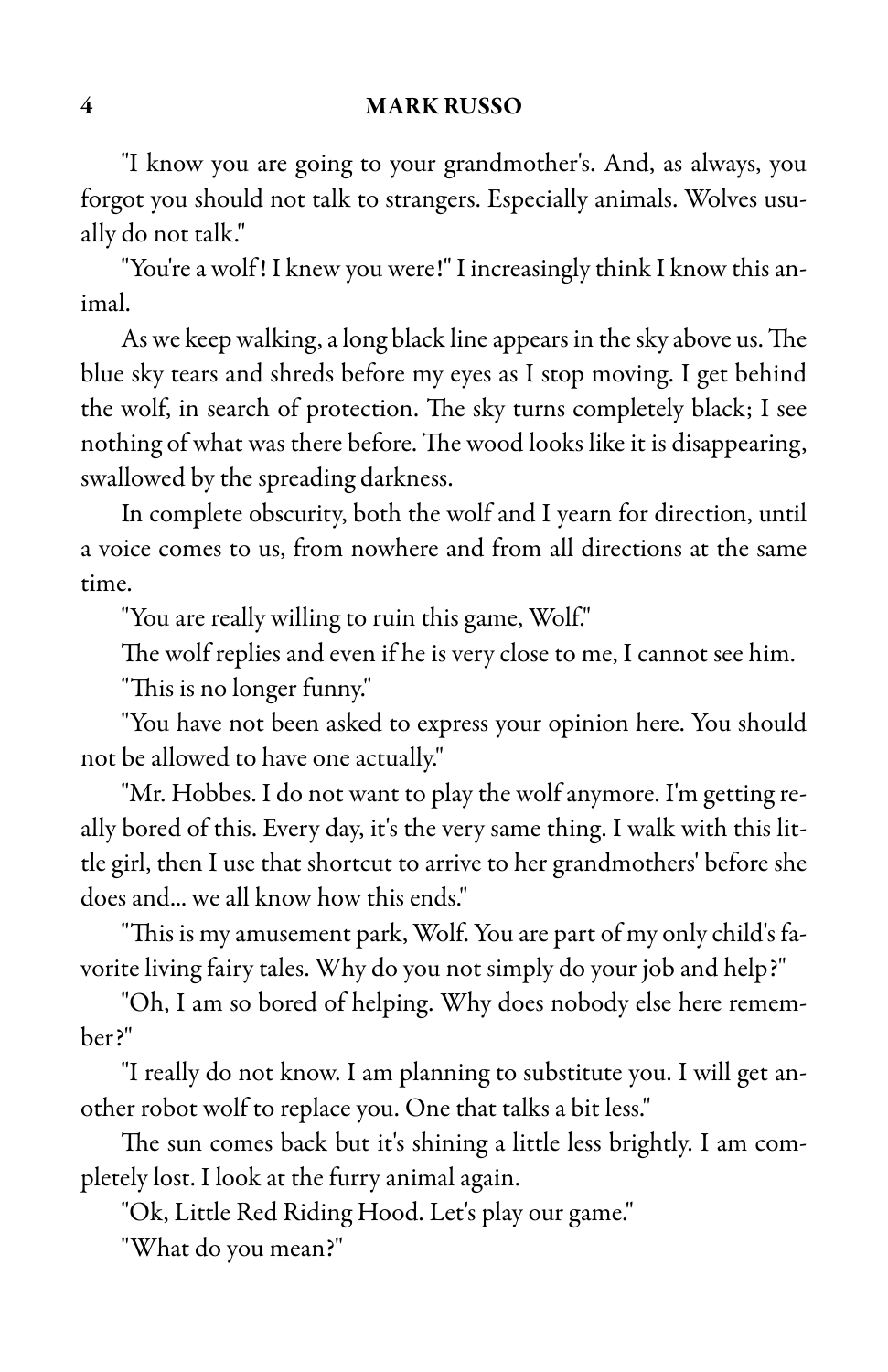"Go to your grandmother. I will not bother you."

The wolf walks away. I should rush maybe. My grandmother might be worried that I am not there yet.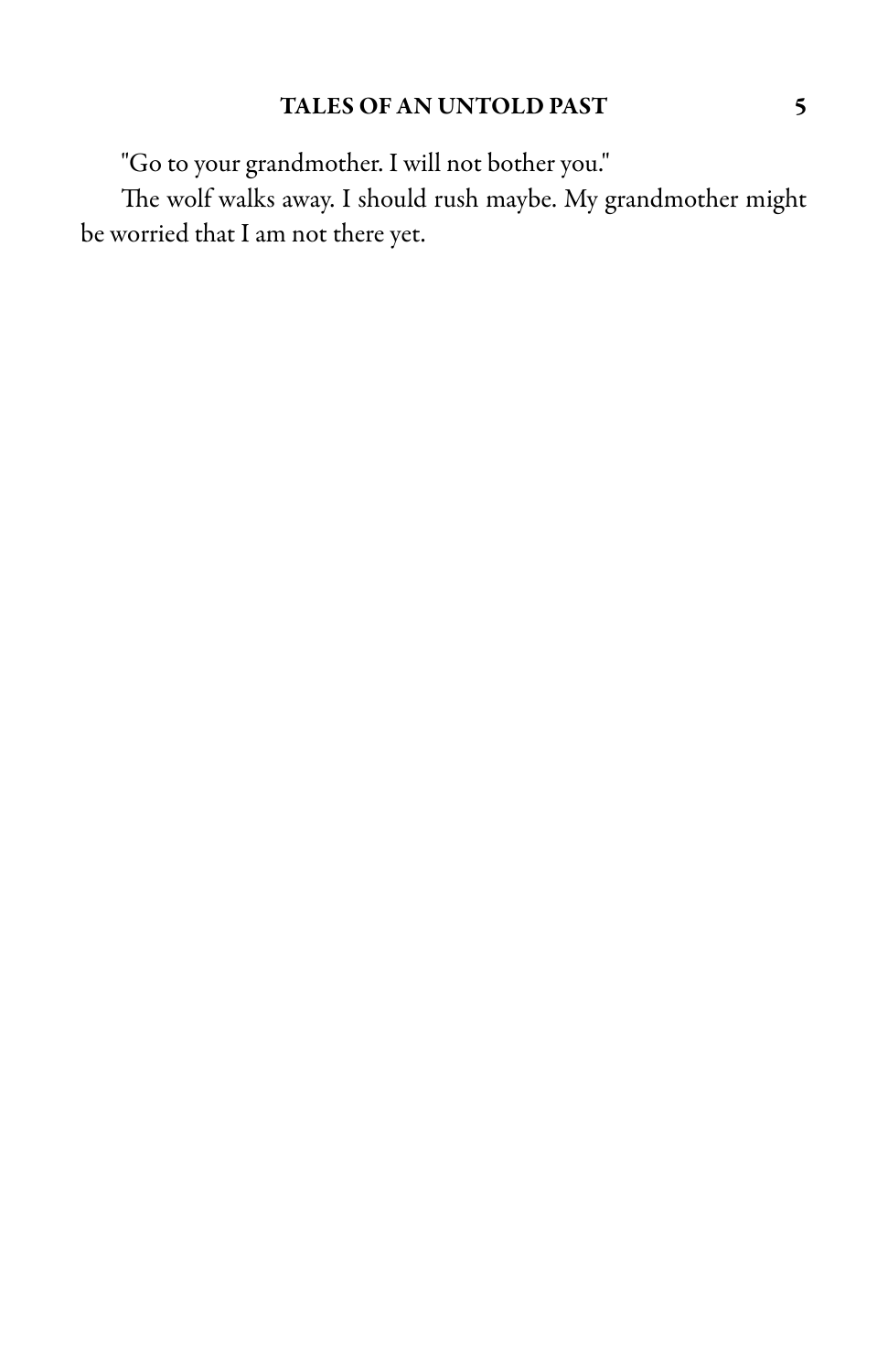### Little Thumb

I live in the slum, New Rome, the city in the distance. I've been living in this place my entire life. They treat me like a kid, maybe because I'm not that tall. Little Thumb is the name.

My parents told me we are gatherers; we collect stuff here and there, and then we try to sell it. Not easy; you get chased a lot by other gatherers or by those we gather from. We pick stuff up, you know; once it's in our hands, it's mine, ok?

So, we all roam beyond the border, into the city, into the dusty streets along with the dogs; we search for something that might drag our existence forward, maybe one more day. Two, if we are lucky.

I have this big family; I mean, I share this hut with them. I have 5 or 6 brothers; sometimes one or two more crash here for the night; they're my brothers as well, I guess. My folks told me they are. Not that I get along with them, not at all; but they are around and sometimes we do gather some stuff together and share our income. That is mostly food or rags.

My mom told me that when her mother was my age they used this thing called money which I have no idea about. How is paper worth more than bread or rice? You cannot eat paper.

Anyway, this family thing we have is not easy. We don't have enough food for all of us; I see everyone getting thinner and thinner. My mom, she cries all the time because we are poor, and I ask her to stop because that doesn't help. I've been thinking for a long time now and I think we should do something, like make a big change; we cannot survive long like this. I have already buried one of my brothers. My mom was crying at his burial as well. I told her to stop; tears were not needed.

I thought we should maybe gather more but that would piss off the clans. We have our share, wecannot sneak into theclans' territory or they will kill us. They will torture and kill us. I saw that occur once. We have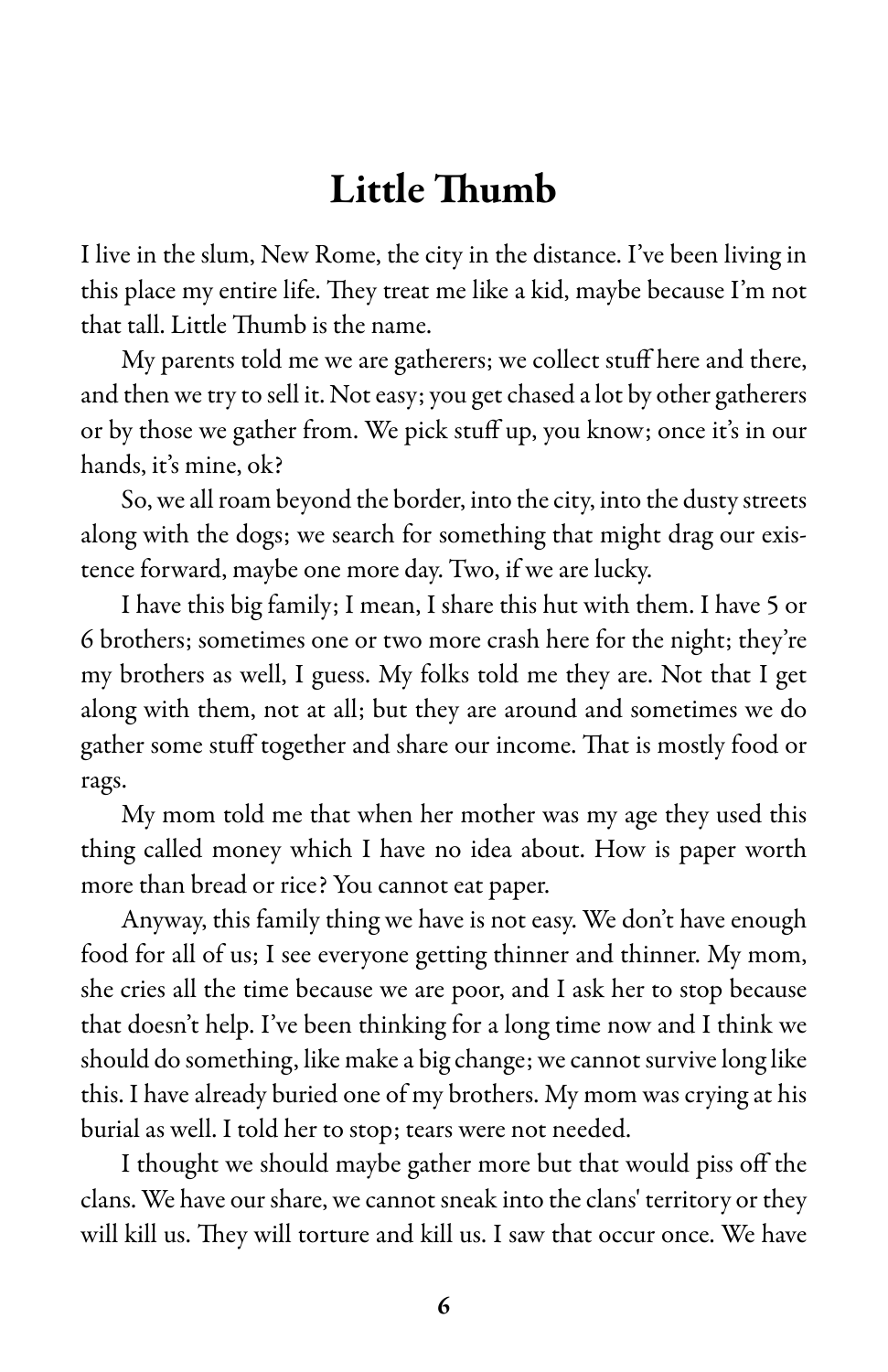to find something, some way to have more food or fewer people to feed. Famine and a black plague helped with that.

I am a smart one. They all tell me. I am four, maybe five years old, and I am already very good at counting. I give one piece of metal debris; the guy gives two pieces of bread. For one piece of an old book, it's always one roasted rat or another animal. On unlucky days, it's fish. I hate fish.

Once they tried to run after I gave them my stuff. So, I chased them; I know each street, alley and walking path here. I followed them to the very door of their shack. They did not see me of course. When I got to know where the place was, I sent my bigger brother there. I'm little, you know. They settled the score. That's what they told me.

So, the other day I came up with a plan. I should get rid of my parents. They are quite old; they do not work as well as my brothers or me and they are much slower. My father has a limp too. They're not made for this world. They are a burden to me. I need a way to deal with them.

I thought about the woods. There are these large woods just out of this giant mass of dirt. You know, poor people live here. This morning I convinced them to follow me there. I talked to my brothers; they agreed. We cannot go on like this, they all understand this clearly.

We are walking in a group, towards the woods. My father asks why we should go there; I say we get more stuff in that area. Not many people search the woods for things to pick up. We have an advantage, I say.

My mother asks me how I know such things. Well, I just know many people in the slum and they often are willing to talk to me.

So, we decide that we should split into groups; one should proceed towards the dump, walking along the river, all the way up to the old airport. My parents and I will take this route. The other group will walk the other way, back from the point where we are now towards the slum. My brothers will take this route.

We start walking, very slowly of course. After a few minutes, I pick up a piece of what looks like to be some kind of a machine from behind a scant, crooked tree. I think that will get me some good food, quite sure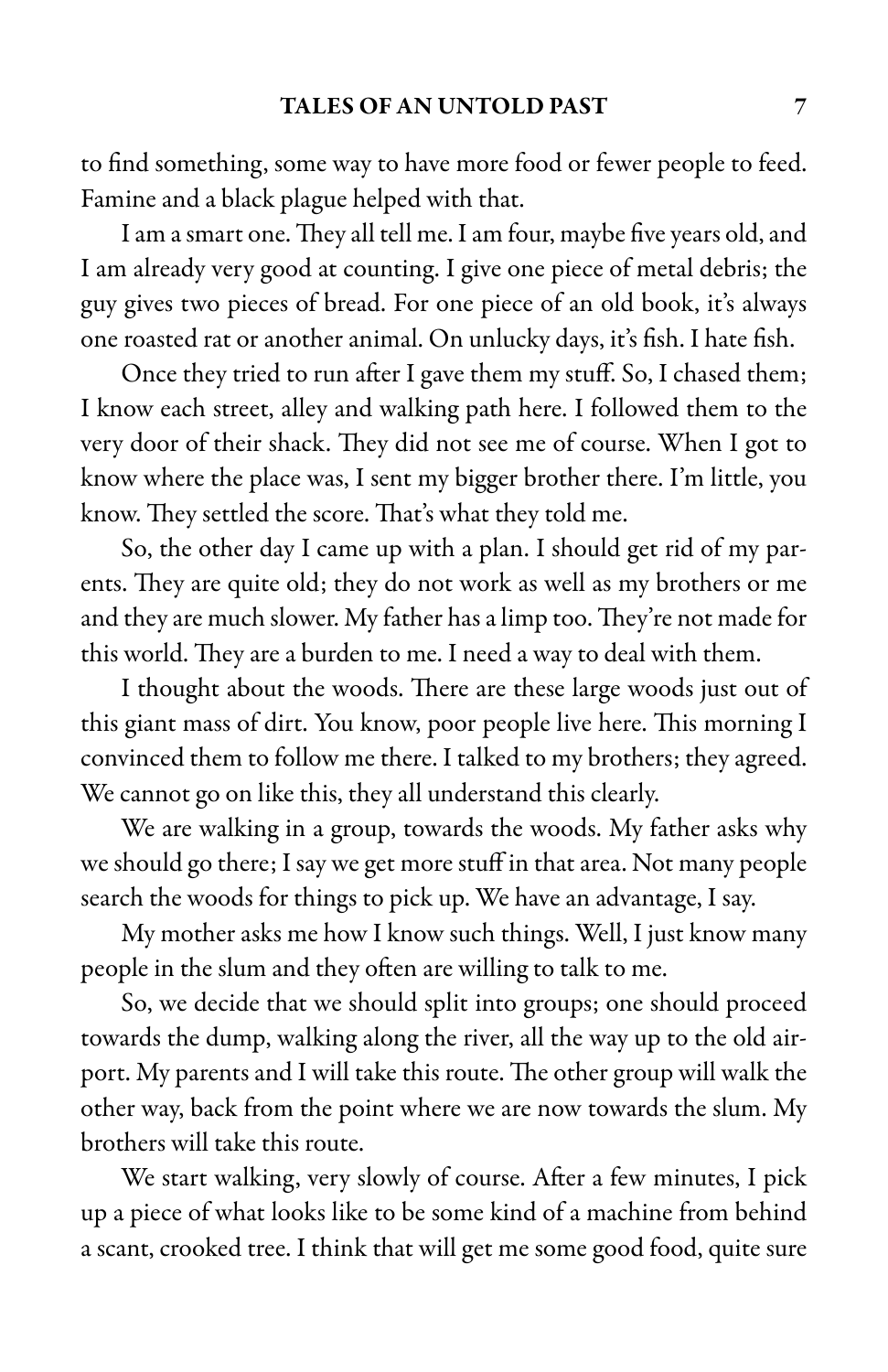of that. My parents are a few steps behind; they argue over a shiny rock. My father thinks it can have some value; my mother doesn't. I tell them to follow me, faster and to let go of that piece of trash.

We walk more, we get a bit closer to the airport, and I can see the rusty and torn fences already. We proceed further. My dad asks if we can rest for a moment. I say no, there are hyenas around already. If we stop, we die. We can take a break by the ground control building, hope it is open and get in. I hear my mother's feet shuffling on the ground; she is also tired. I tell them both that the tower is close, that we will be there in no time. They mumble something; I just ignore it.

So, we get to this building and I see this metal door covered in ruined paint, rust and some other thing I do not recognize. It stinks though. My mother is scared; she says this is not a good place to be, there must be something wrong. I tell her to stop talking nonsense; they wanted a place to rest and this is the only one we have. I repeat that hyenas are around; I can see one of them, lurking behind the bushes. So, we get in.

The light comes into the building from a large number of holes and cracks in the ancient concrete, some windows, and another glowing thing. I do not know what to do. That glowing thing gets up and walks towards us. I do not see much of a chance to run. It is something big; I've never seen anything similar. As it gets closer, it looks like a big bear. When it starts talking, I realize it's not.

It says it's an ogre. I get goosebumps; I've never seen an ogre before. It says it is also a robot, that he was working in a circus. He was the one scaring kids in the first row. There was a time when people were willing to pay to be scared. He glows because something inside it has broken down. He does not know the name of the material he is made of. My father looks at me; he does not know what to say. The ogre, on the other hand, feels like talking a lot as he gets closer.

We all relax a bit, except for him. He keeps on saying that he is alone and is not working as he used to. While he talks and moves in front of me, I think about how much time this creature has spent alone. It seems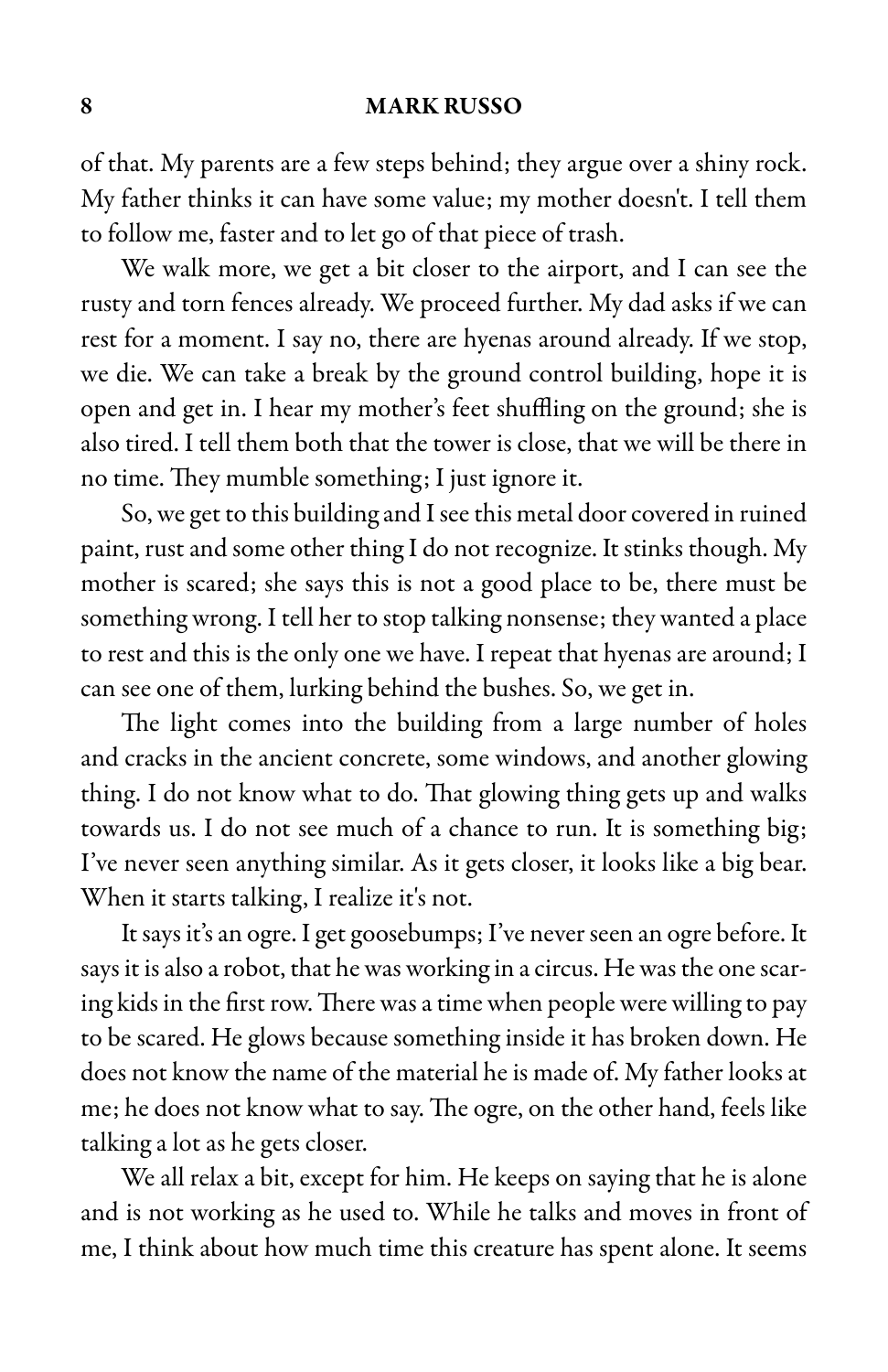like a lot. He goes on and talks about the fact that he is bored. I have an idea. I stop him from talking. I get closer, I can do something for him. I have a few tools that can improve his condition. I always carry some stuff. I approach the automaton; he looks surprised. He says kids are usually scared of him; I say I am also a bit scared to make him feel better. He laughs, like everyone else. I'm happy my attempt to reduce the tension has worked out well.

Since that day, the ogre has been living with us. He does not need to eat or require anything else. He only needs people to talk to. He talks all day. At night, he talks as well. We asked him to stay out of the shack when we are all sleep. He still gets to talk to the dog and he does not complain. The dog sleeps anyhow, whether the ogre is talking or not.

We bring the ogre along wherever we go. When we gather stuff, there he is, scaring off competitors. Basically, no one dares to even get close to him. I would not say we solved our food problem, but our situation has definitely improved.

At night, he is a perfect source of light. If any of us has to use the latrine, well, he turns out to be very useful. We are generally happy. This slum doesn't suck a badly as it did since our family got bigger.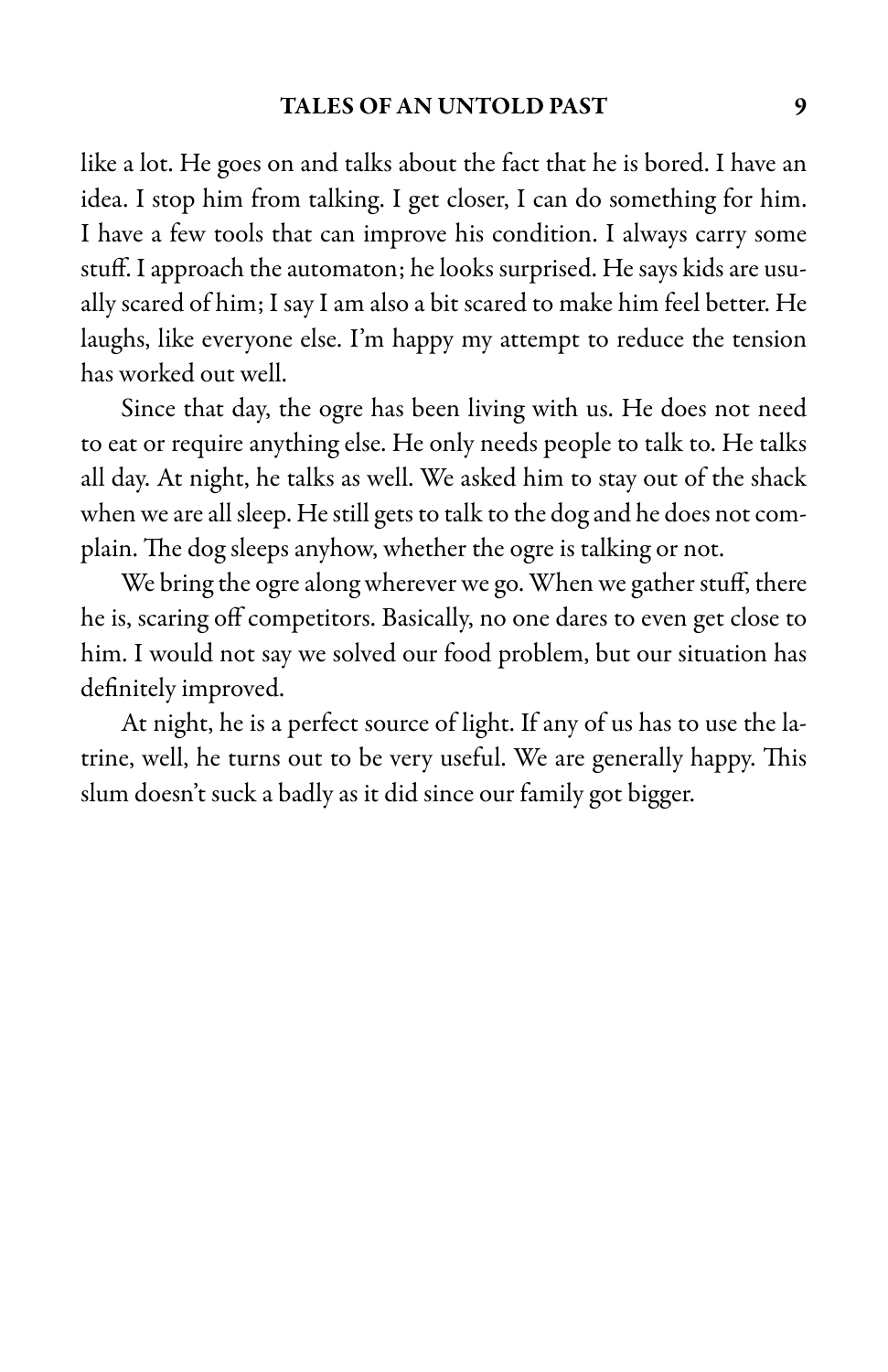### Cat in a Box

Chi Bi is making his way through an unusually thick layer of wrapping paper that is sticking to a solid wooden box. He still doesn't know how to open it.

The paper wears and cracks irregularly, as he rushes to have the thing finally in his hands. When he's finished, his forehead is gently covered in miniscule pearls of sweat, like scattered pieces of a jigsaw puzzle.

He stares at the box, baffled by its anonymity. Not a mark or sign are either carved, drawn or magnetically imbued on the wood's perfect matte surface.

He touches it, inspecting every detail of it with a surgical degree of accuracy. He moves it, turns it and shakes it, but no sound is emitted. He walks a small step back and waits for something to happen.

He thinks he's seeing something. Or maybe it was just an impression. No, no. Nothing happened.

Then, out of the blue, each of the sides of the container twists, swishing momentarily. The box reveals its interior. Chi Bi would have not expected a living thing to be inside of it and especially not a cat. He cannot help but think about what that Schrödinger guy would have said that very moment.

The cat stares back at the curious look which is livening Chi Bi's face, so he speaks.

"Hi, I'm your new cat."

Chi Bi gets closer. "Hmm, so they gave you a nice interactional system too... Do you know which one?"

"VVOX. I bet you've never heard of that name before, have you?"

Chi Bi tries to hide a certain amount of embarrassment. "I'm a programmer myself but I have never heard of that name, no. Funny thing, I'm working on communication protocols for interactional robots."

"Exactly." The cat appears to be nodding in an imperfectly mimicked human manner.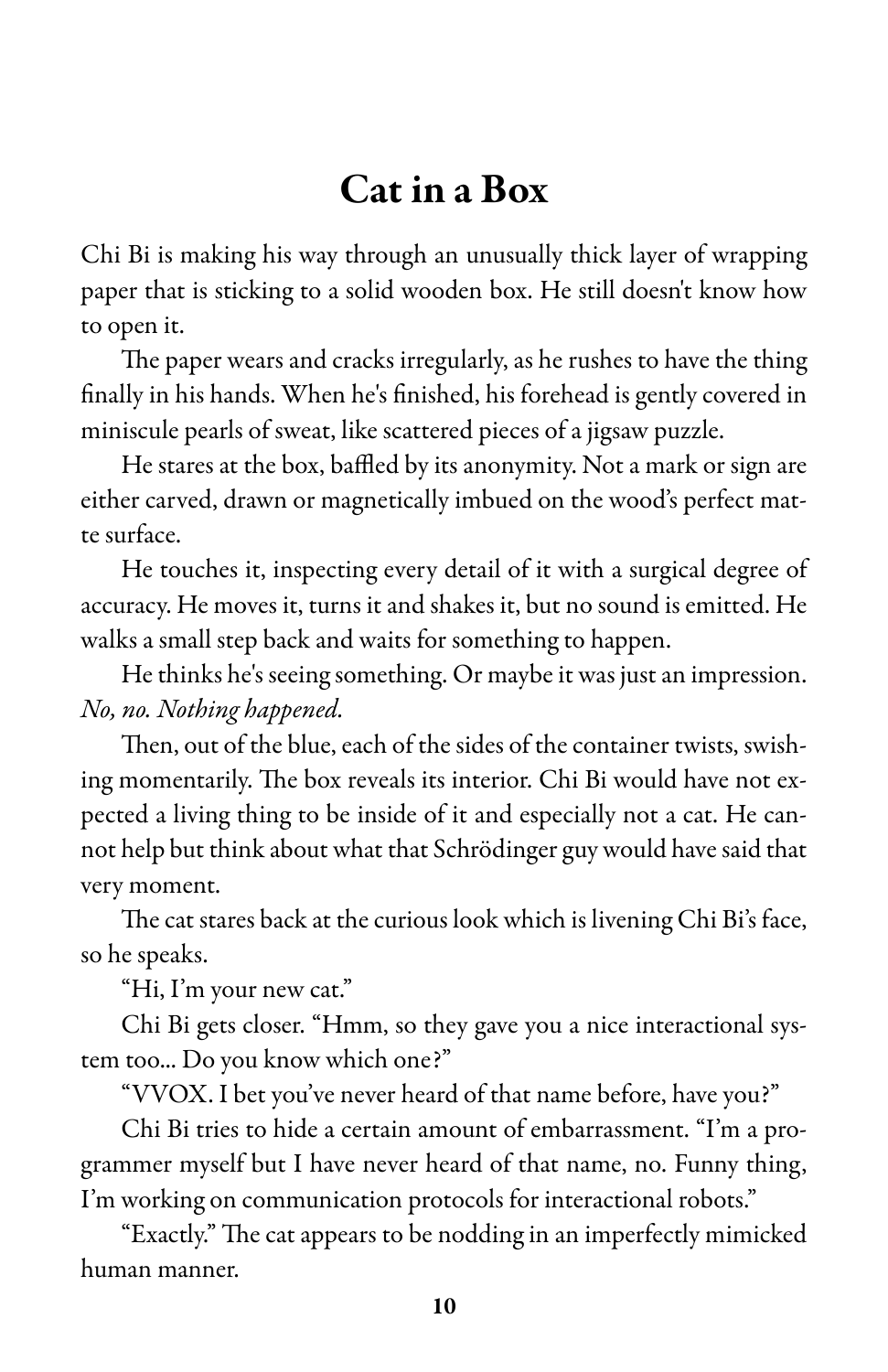"What do you mean?" Chi is baffled.

"I mean, I already know what you deal with." The cat moves a few paws forward on the black and cheap table he's sitting on.

"I still do not understand what you are talking about. How do you know me?" Chi Bi also gets closer.

"I know that you deal with that, because you already told me. You will tell me, in a way, actually." Chi's facial expression changes too quickly to be described. "I am the robot pet you will launch on the market a few months from now."

"So, you areimplying I sent myself something back in time." Chi gets serious all of a sudden. "Prove it then."

"Oh, yeah. We discussed this today. I sent you an email a few seconds ago. It contains a few of the program's strings you were working on before opening the box. Please check it."

Chi Bi tries to keep an eye on the cat while moving toward his laptop. He slides his index finger on a crescent shaped touch pad. There is an envelope thumbnail popping up in on the screen's upper left-hand corner.

"How do I know this is not a virus or some other kind of malware?"

"I sent it through my embedded system. The subject of the email is 'this is your proof', correct?"

"Well... yes." Still not fully convinced.

"Go ahead. Read it." Chi realizes he already heard that voice. *Maybe...* "See? The thing you are working on." The cat jumps off the table and swiftly jumps onto the laptop table, close enough for Chi to touch him.

The very next day, as soon as he pulled his damp pollution mask off his face, Chi Bi walks into his co-worker's space with a renewed can-do attitude. He is, of course, holding his box. He walks through the desks following a harrowingly random path but, in the end, he is in front of that door.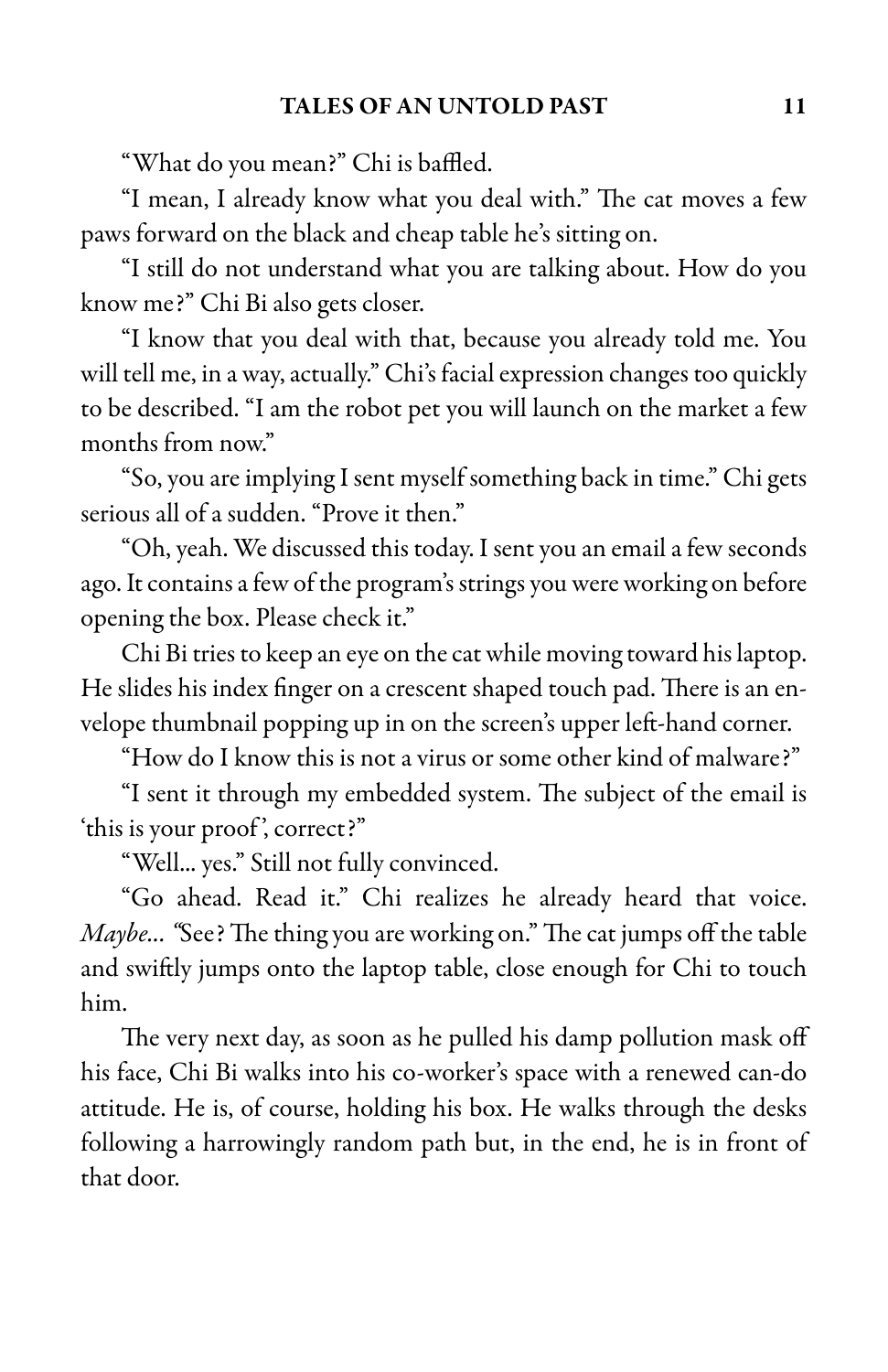His boss, who goes by the name of Brittany, sits peacefully in an oversized ball chair, looking very concentrated on her tablet. "Not now, Bi. Busy"

"This is something really important Brittany." She gives him a brief look, through her false eyelashes and encrusted make-up.

Chi realizes he will not get to her with anything he might say. So, he puts his box on an unusually clean floor and starts talking to it. "You can come out now. As agreed."

Brittany does not move her heavily gelled nails from her tablet; no movements on her face either. When the cat appears, Brittany is still fully focused on her work.

"Good morning, Brittany."

Her eyes are now wide open; she lets her tablet slip on the side of her thigh as she rushes to get up and then kneels, closer and closer toward the cat.

"This is what I have been working on lately." Chi's voice sounds like it contains a mixture of pride and pettiness.

"Look at the detail. Look here at how the whiskers perfectly connect to his soft face. How did you do it, Chi?"

"Emulated motion capture and iteration modelling. That is how he created the shape of my body and got me to behave like a real enhancedcat."

"Wow, he talks really cool!" she nods once, maybe twice.

"I have been working on this for some time now. So, what do you think?"

"Go to talk to Michael like now. We went to the market yesterday."

"Ok. I'll go there. Thank... thank you!"

"Please, tell him this is our top priority." she waits a split second, "do not screw this, Chi. Ok?"

"Ok, ok. I will not."

\*\*\*\*\*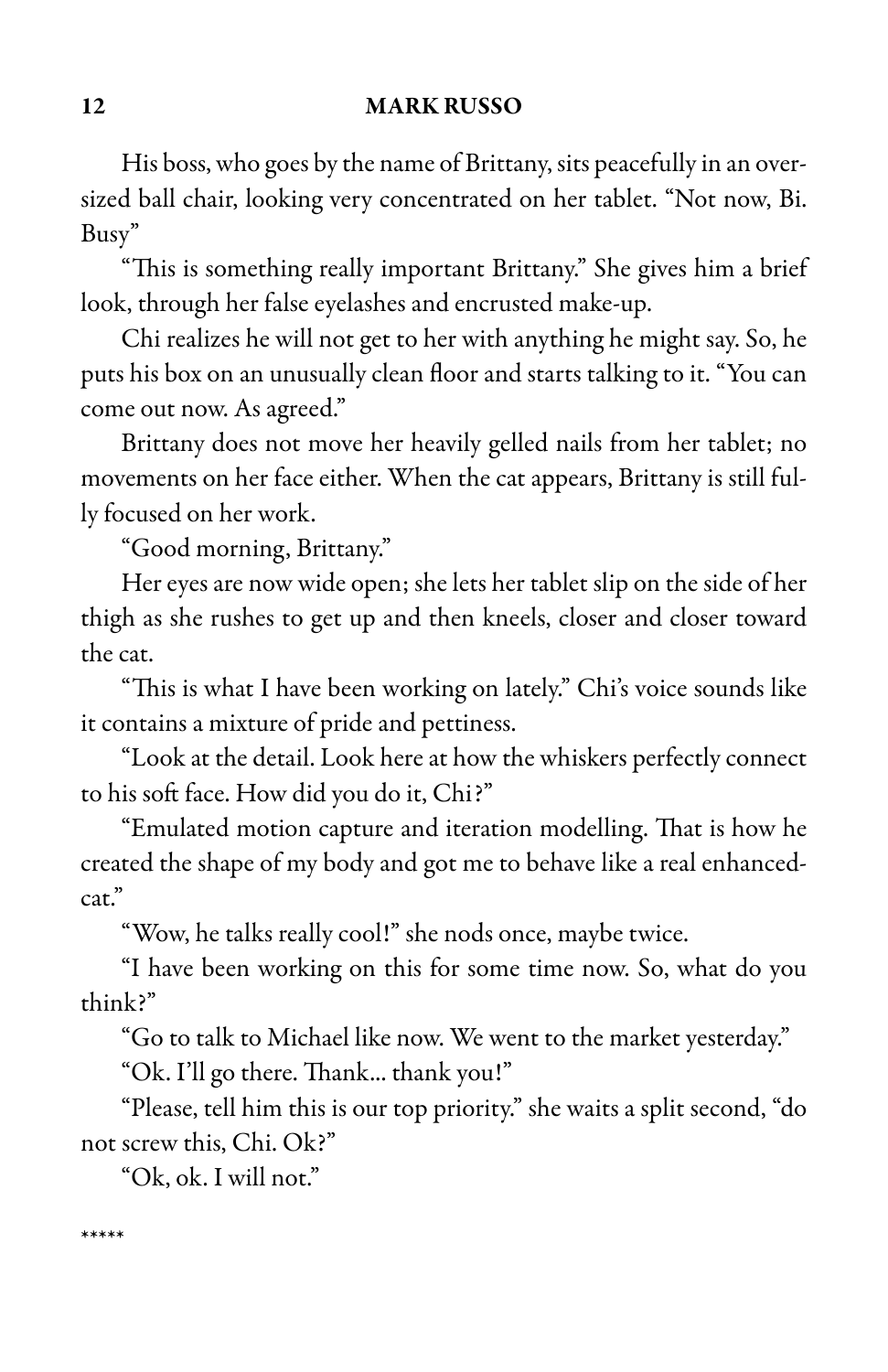While walking to hiscolleague's office, thecat has something to say. "Let me handle this, ok?"

"Yes. I think it's better; I tend to get too emotional when I'm excited."

"I know. That is why I'm telling you this." Chi would swear the cat was smiling somehow on his furry face.

Two months later, Kitty is the top selling robot pet in 35 different countries. He is available in different colors and behavioral patterns in all the most important e-stores and in a few licensed old-fashioned physical stores. Kitty's voice can also be turned to sound exactly like a real cat's.

Chi Bi bought himself a new apartment, downtown. Not too big; he does not want to show off too much. He thinks he was already very lucky with the unexpected turn his life took as soon as the cat came into his life.

One day, just after brushing his teeth, he looked at his Kitty and asked, "If I did not write your code in the first place, did you do it?" Just like that, out of the blue; that was the first time he had realized that.

The cat looked back at him, got closer and uttered seriously, "There are things you should better not ask yourself. I will ignore that question. Let's not talk about it ever again."

And so Chi never did. He never picked that topic up again, not even when thinking all to himself.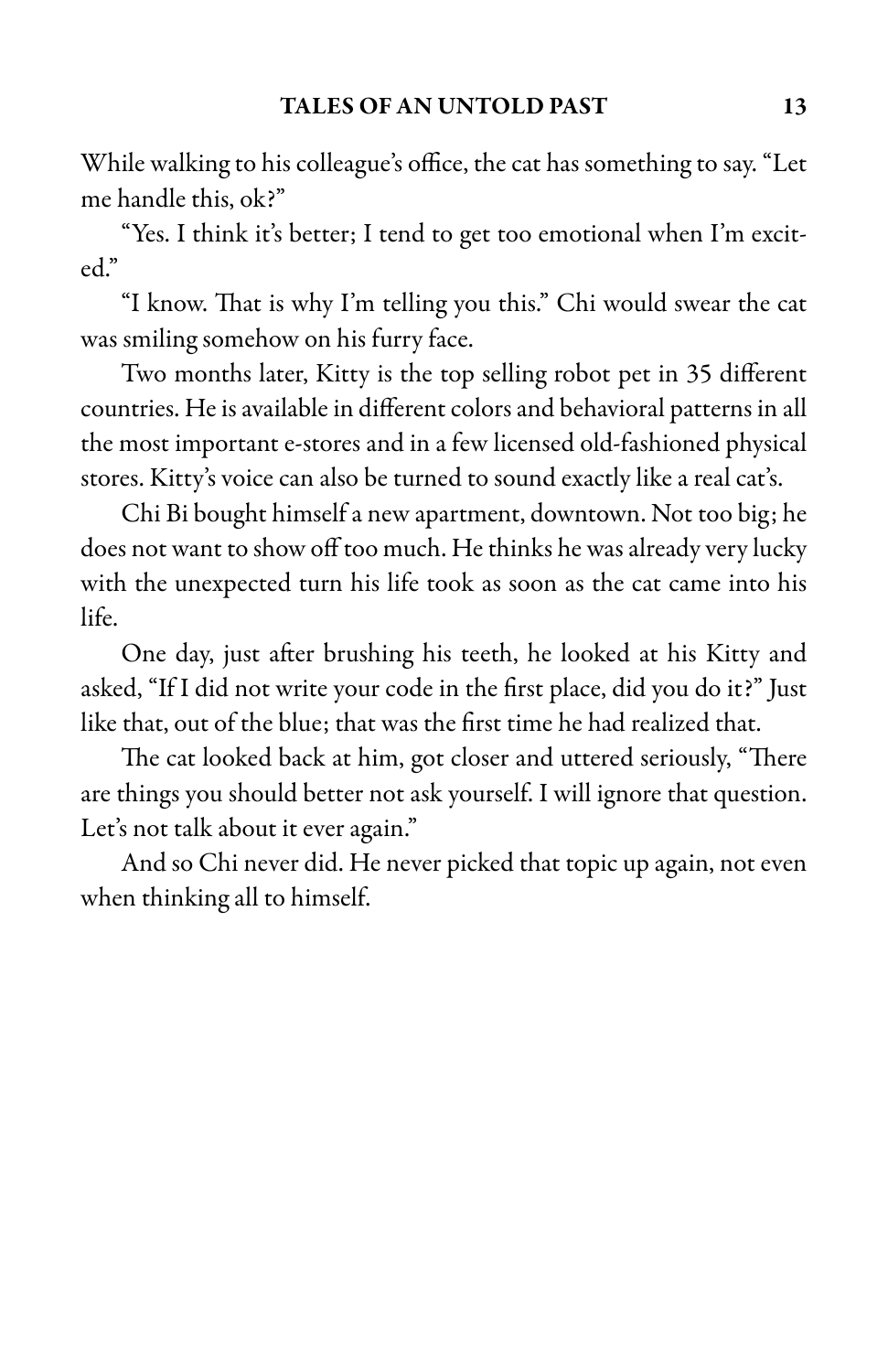### More about me:



Did you enjoy reading my stories? Hell's Gifts I, the first volume in my new book series, is available for pre-order here<sup>1</sup>.

Subscribe now to my mailing list now and you'll get updates on my future releases and much more!

Here's the links to my personal website and Facebook page Sign Up: https://www.mark-russo.com/ https://www.facebook.com/mark.russo.wrt/app/ 100265896690345/

<sup>1.</sup> https://books2read.com/u/3Ra0VY